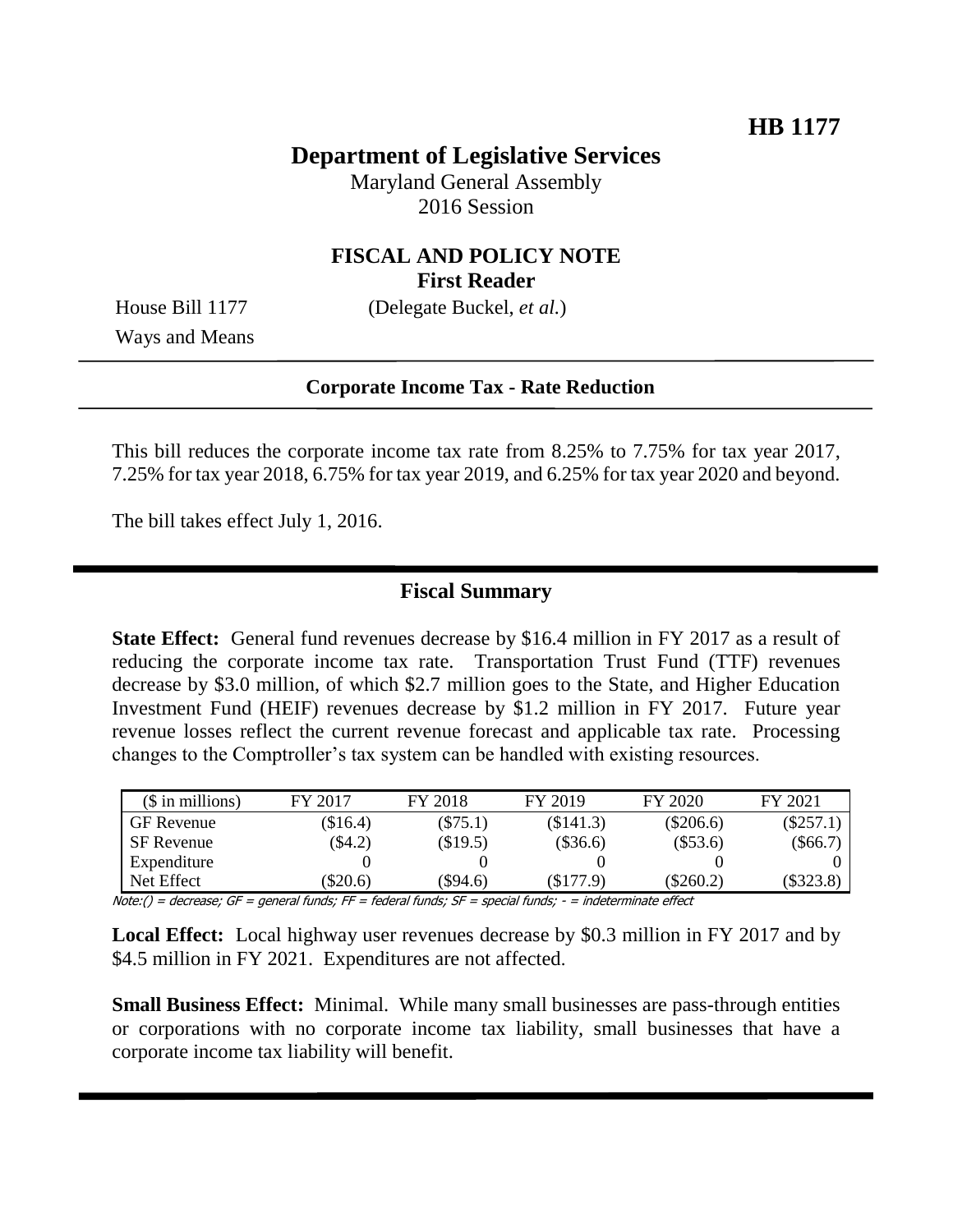## **Analysis**

**Current Law/Background:** A corporate income tax rate of 8.25% is applied to a corporation's Maryland taxable income. In general, the Maryland corporate income tax is computed using federal provisions to determine income and deductions.

Every Maryland corporation and every corporation that conducts business within Maryland, including public service companies and financial institutions, are required to pay the corporate income tax. The tax base is the portion of federal taxable income, as determined for federal income tax purposes and adjusted for certain Maryland addition and subtraction modifications, that is allocable to Maryland. Federal taxable income for this purpose is the difference between total federal income and total federal deductions (including any special deductions). The next step is to calculate a corporation's Maryland taxable income. The Maryland taxable income of a corporation that operates wholly within the State is equal to its Maryland modified income. Corporations engaged in multistate operations are required to determine the portion of their modified income attributable to Maryland, based on the amount of their trade or business carried out in Maryland. Corporations are generally required to use either a three-factor apportionment formula of payroll, property, and sales, with sales double weighted or, in the case of a manufacturing corporation, a single sales factor formula. The apportionment factor is then multiplied by the corporation's modified income to determine Maryland taxable income. The Maryland tax liability of a corporation equals the Maryland taxable income multiplied by the tax rate, less any tax credits.

Net corporate income tax revenues are projected to total \$1.1 billion in fiscal 2017. Of this amount, \$876.2 million is general fund revenues, \$161.0 million is TTF revenues, and \$66.2 million is HEIF revenues. Corporate income tax revenues comprise about 5.0% of all general fund revenues.

According to data from the Comptroller's Office, of the approximately 60,000 State corporate income tax returns filed in tax year 2012, about 40% were taxable. While most corporate returns are from unistate corporations, about 60% of all *taxable* returns come from multistate corporations.

**Exhibit 1** shows the corporate income tax rates in Maryland and surrounding states, including the District of Columbia.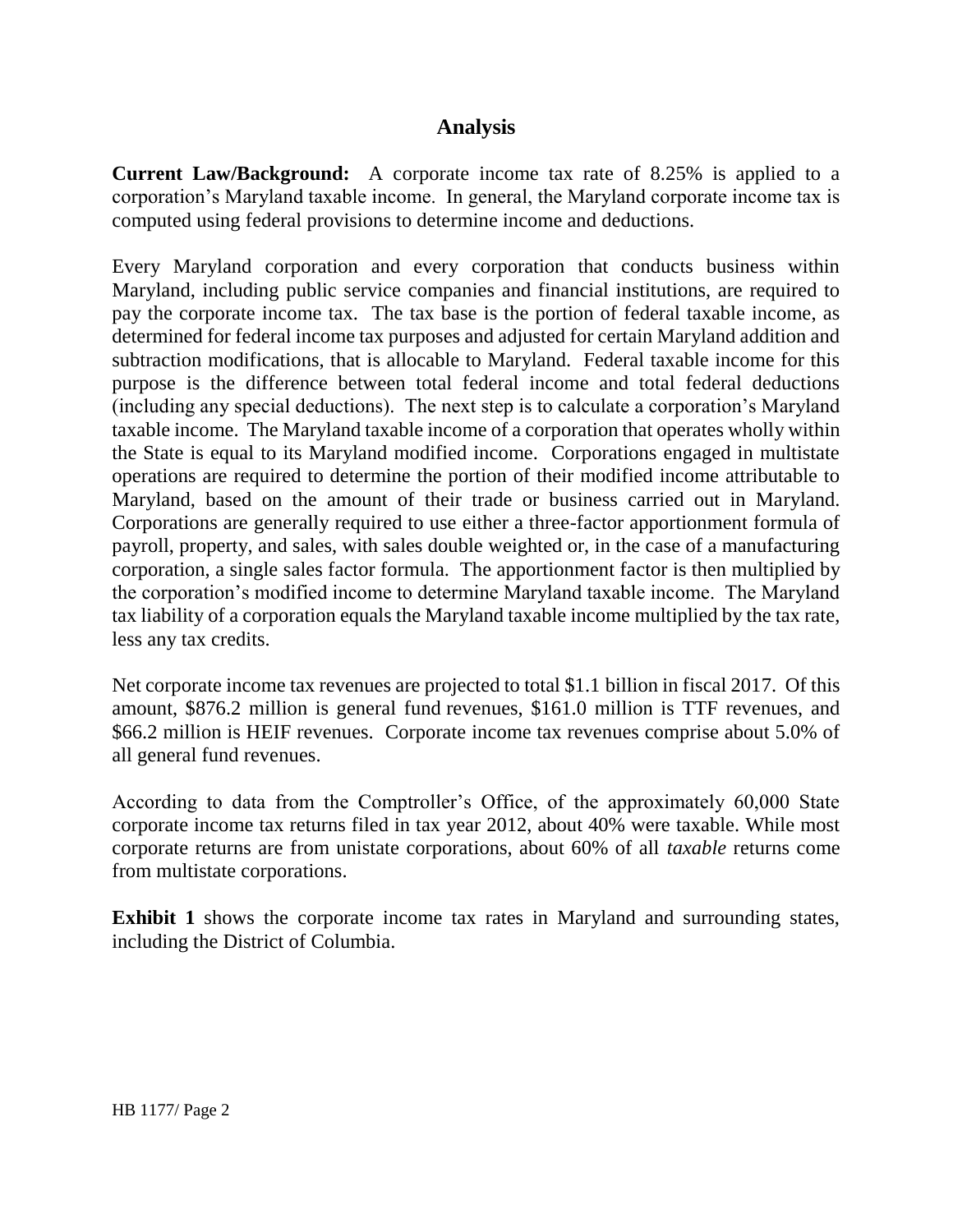## **Exhibit 1 Corporate Income Tax Rates in Maryland and Surrounding States Tax Year 2016**

| Delaware             | 8.7%  |
|----------------------|-------|
| District of Columbia | 9.4%  |
| Maryland             | 8.25% |
| Pennsylvania         | 9.99% |
| Virginia             | 6.0%  |
| West Virginia        | 6.5%  |

Source: CCH Intelliconnect

The Department of Legislative Services issued a [report](http://mgaleg.maryland.gov/Pubs/BudgetFiscal/2013-Corporate-Income-Tax-Analysis-Report.pdf) in October 2013 that estimates the economic impacts of reducing the corporate income tax rate from 8.25% to 7.25%.

**State Revenues:** The bill reduces the corporate income tax rate to 7.75% in tax year 2017 and to 6.25% by tax year 2020. Fiscal 2017 revenues will decrease by 30% of the tax year 2017 decrease. As a result, general fund revenues decrease by \$16.4 million in fiscal 2017. TTF revenues decrease by \$3.0 million, of which \$2.7 million goes to the State, and HEIF revenues decrease by \$1.2 million in fiscal 2017. **Exhibit 2** shows the impact of the bill in fiscal 2017 through 2021.

|                     |                | <b>Exhibit 2</b><br><b>Fiscal Impact</b><br><b>Fiscal 2017-2021</b><br>(\$ in Millions) |                |                |                |
|---------------------|----------------|-----------------------------------------------------------------------------------------|----------------|----------------|----------------|
|                     | <b>FY 2017</b> | <b>FY 2018</b>                                                                          | <b>FY 2019</b> | <b>FY 2020</b> | <b>FY 2021</b> |
| <b>General Fund</b> | (\$16.4)       | $(\$75.1)$                                                                              | (\$141.3)      | $(\$206.6)$    | $(\$257.1)$    |
| <b>HEIF</b>         | (1.2)          | (5.7)                                                                                   | (10.7)         | (15.6)         | (19.4)         |
| <b>TTF</b>          | (3.0)          | (13.8)                                                                                  | (26.0)         | (38.0)         | (47.3)         |
| <i>State</i>        | (2.7)          | (12.5)                                                                                  | (23.5)         | (34.3)         | (42.7)         |
| Local               | (0.3)          | (1.3)                                                                                   | (2.5)          | (3.6)          | (4.5)          |
| <b>Total</b>        | $(\$20.6)$     | $(\$94.6)$                                                                              | (\$177.9)      | $(\$260.2)$    | $(\$323.8)$    |